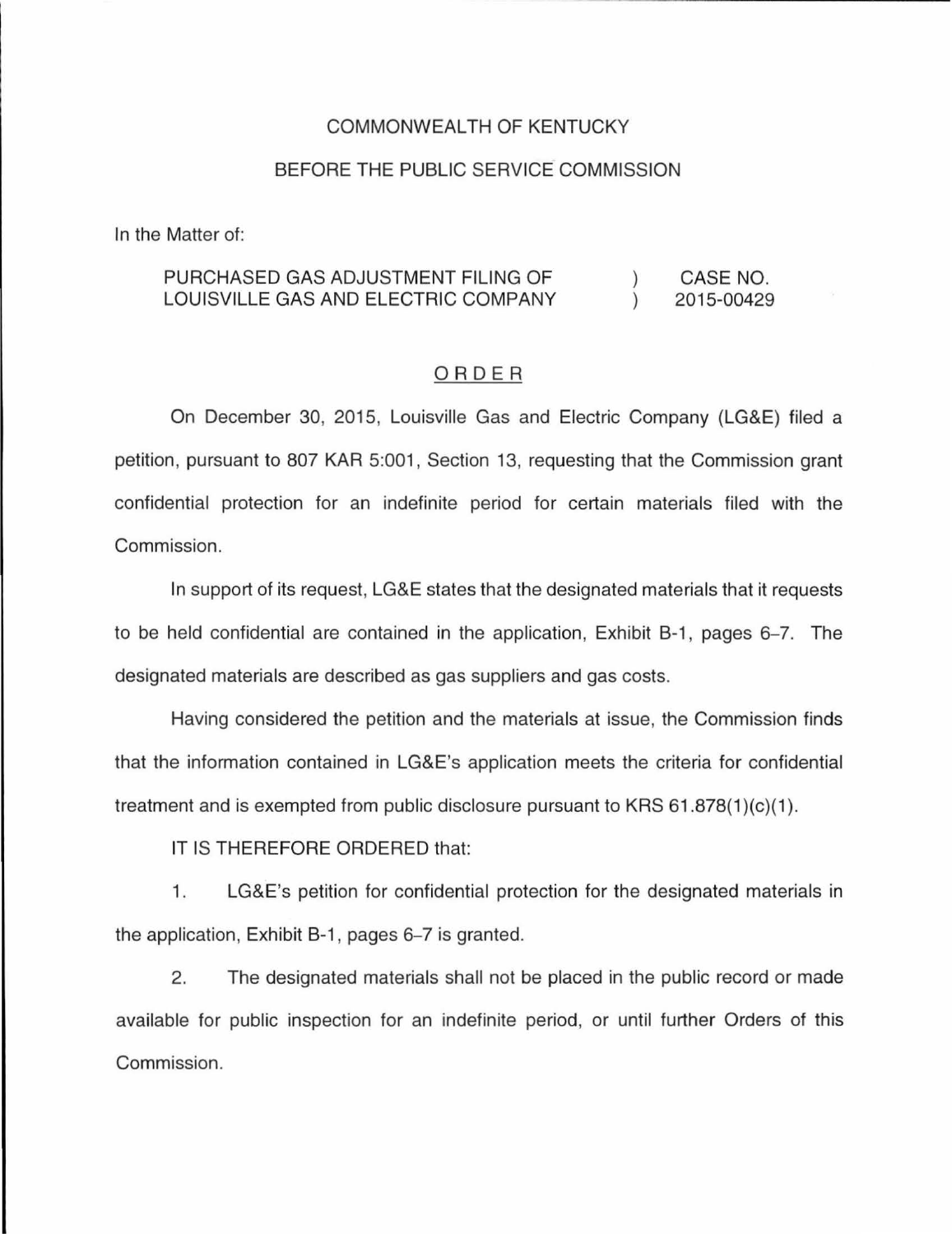3. Use of the designated materials in any Commission proceeding shall be in compliance with 807 KAR 5:001, Section 13(9).

4. LG&E shall inform the Commission if the designated materials become publicly available or no longer qualify for confidential treatment.

5. If a non-party to this proceeding requests to inspect the designated materials and the period during which the materials have been granted confidential treatment has not expired, LG&E shall have 20 days from receipt of written notice of the request to demonstrate that the materials still fall within the exclusions from disclosure requirements established in KRS 61.878. If LG&E is unable to make such demonstration, the designated materials shall be made available for inspection. Otherwise, the Commission shall deny the request for inspection.

6. The Commission shall not make the designated materials available for inspection for 20 days following an Order finding that the materials no longer qualify for confidential treatment in order to allow LG&E to seek a remedy afforded by law.

# [REMAINDER OF PAGE INTENTIONALLY LEFT BLANK]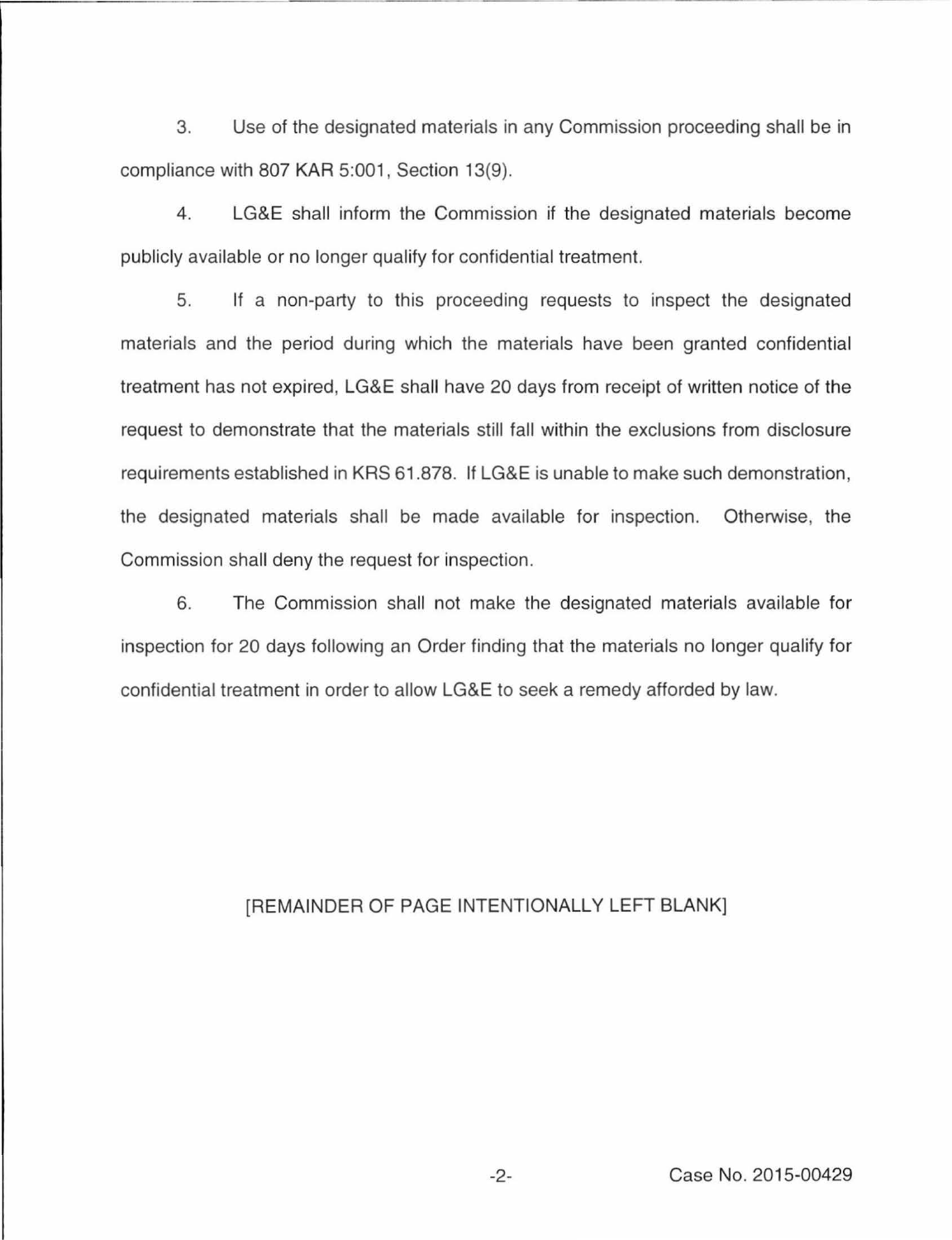By the Commission



ATTEST:

Clare R. Pito

Executive Director

Case No. 2015-00429